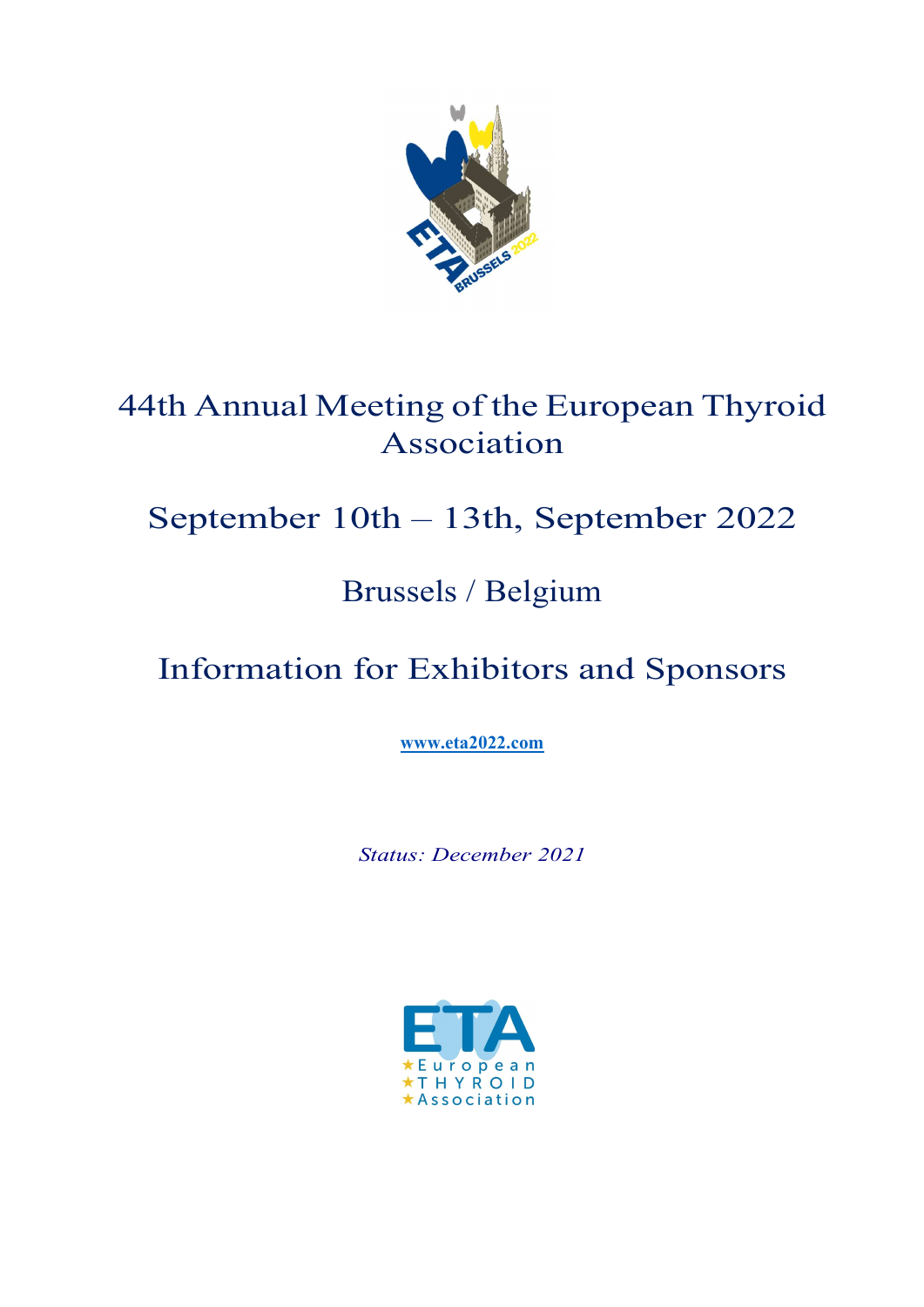### **COMMITTEES**

#### ETA Executive Committee

President: Graham Williams, United Kingdom Secretary: Leonidas Duntas, Greece Treasurer: Tomasz Bednarczuk, Poland

Clara Alvarez, Spain Simone de Leo, Italy Francesco Frasca, Italy Rodrigo Moreno-Reyes, Belgium Domenico Salvatore, Italy Nadia Schoenemakers, United Kingdom Paula Soares, Portugal Bijay Vaidya, United Kingdom Edward Visser, The Netherlands

#### Local Organizing Committee (LOC)

Chair: Kris Poppe

 Marie Bex Maria-Cristina Burlacu Bernard Corvilain Birgitte Decallonne Chantal Daumerie Damien Gruson Bruno Lapauw Rodrigo Moreno-Reyes Patrick Petrossians David Unuane Annick Van Den Bruel

#### ETA Standing Office

Martin Then then@endoscience.de Susanne Rothe rothe@endoscience.de Yvonne Brunotte brunotte@endoscience.de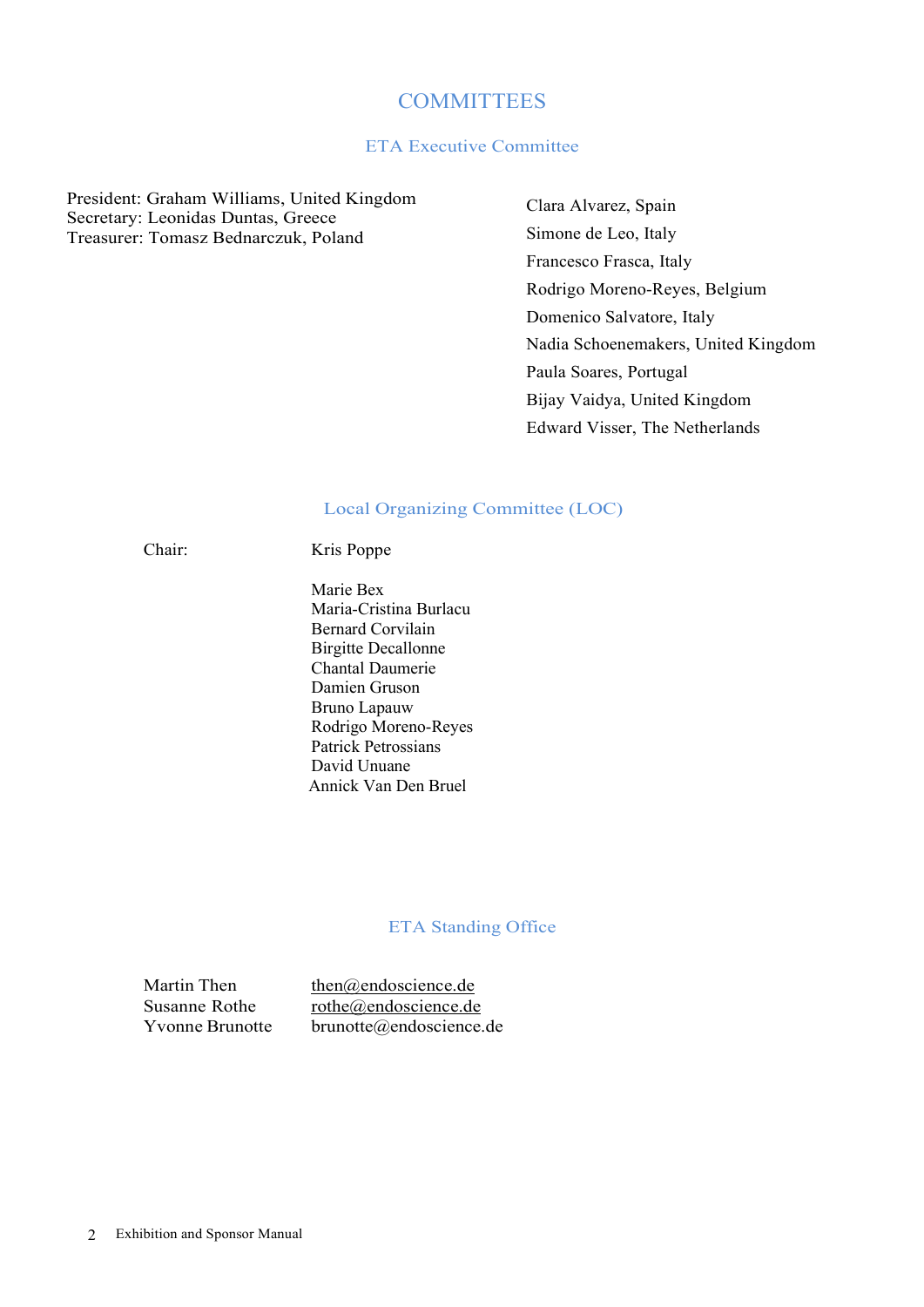## GENERAL INFORMATION

The ETA has entrusted EndoScience Endokrinologie Service GmbH with the general logistics and organization of the 47th Annual Meeting of the ETA. All correspondence pertaining to the Exhibition and Sponsoring should be addressed to:

> ETA Standing Office EndoScience Endokrinologie Service GmbH Hopfengartenweg 19, 90518 Altdorf, Germany Tel.: +49 (0)9187-97424-11; Fax +49 (0)9187-97424-71 then@endoscience.de

The ETA Annual Meeting offers a unique platform to increase your company presentation, to form relationships and enhance your profile in the thyroid field. The commercial exhibition includes a display of products, devices and services designed to support the field of thyroid diseases.

Covid 19

2G rule will apply at ETA 2022.

#### THE VENUE

Bozar Rue Ravensteinstraat 23 1000 Brussels Belgium

#### REGISTRATION FEES – DELEGATES

The registration of delegates will be managed by the ETA Standing Office. Group registration is possible; however, group pick-ups of delegate documents cannot be arranged!

|                                    | REGISTRATION FEES (in Euro, $\epsilon$ ) |          |  |
|------------------------------------|------------------------------------------|----------|--|
|                                    | Before July 31                           | August 1 |  |
| ETA Ordinary Member and ETA Senior | 160                                      | 250      |  |
| ETA Junior Member $<$ 35 y         | 60                                       | 100      |  |
| ETA Corresponding Member           | 260                                      | 350      |  |
| ATA, LATS, AOTA, JTA Members *     | 260                                      | 350      |  |
| Non-Member                         | 500                                      | 600      |  |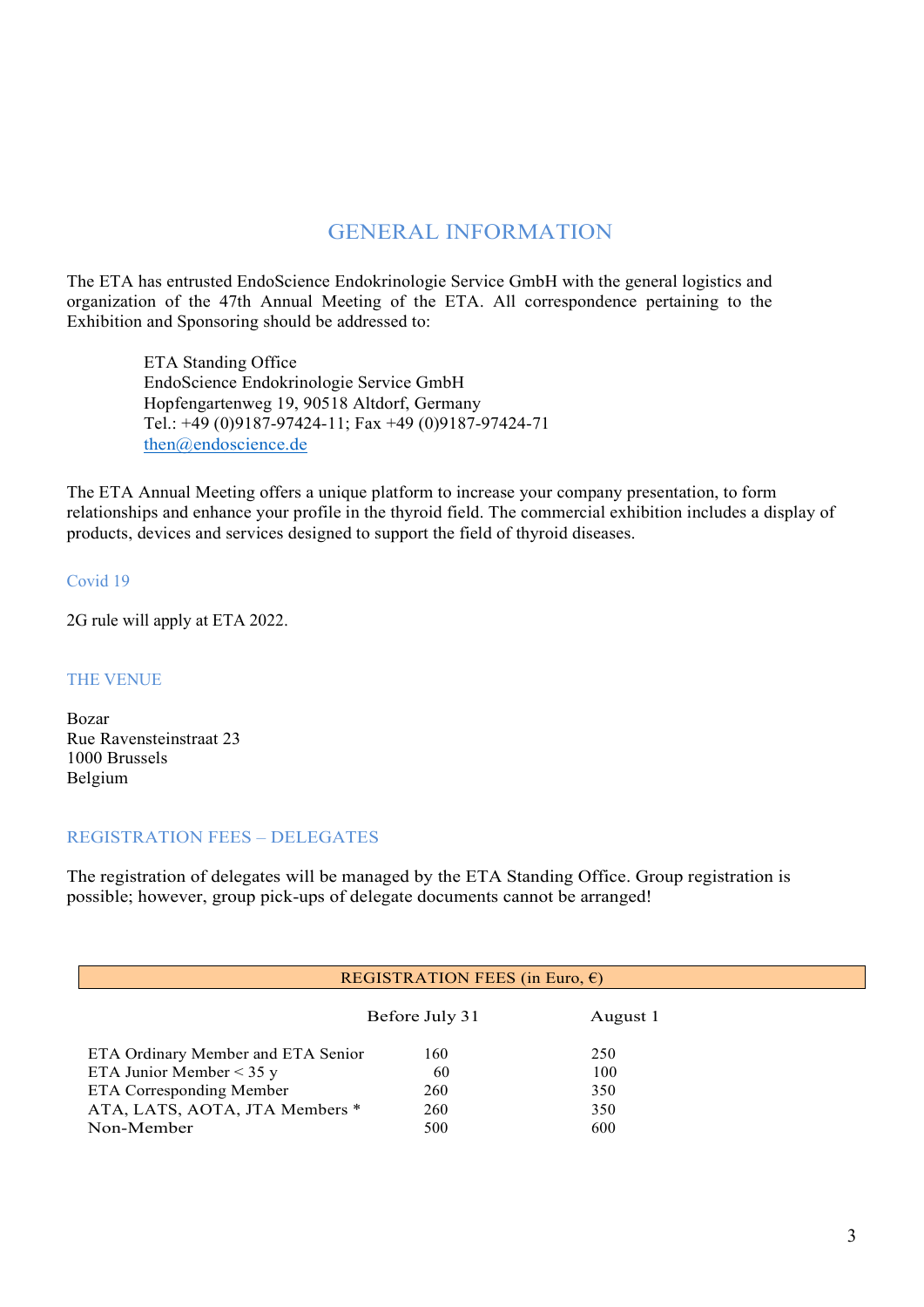### EXHIBITION INFORMATION

#### EXHIBITON AREA

The commercial exhibition will be placed in the Aula and the Mirror Corridor ensuring maximum interaction with the conference delegates. Catering stations will also be integrated in this area.

The booth spaces will be sold on a first come, first served basis.

Booth rental fee per square meter net:  $500 - \epsilon / \text{sgm plus VAT}$ Booth Space per company is unlimited upon availability.

The above mentioned rental fee includes:

- Net stand area (floor space only, without equipment)
- Technical manual (will be sent out to all exhibitors in June 2022)
- Entry into exhibitors list in the final program
- An unlimited number of sales representatives per booth, provided they wear the congress identification badge (badges can be pre-ordered through the Congress secretariat). The identification badge will allow access to the exhibition areas only and participation at the Welcome Reception
- Lunches/coffee breaks as indicated in the program
- Cleaning of general surfaces

#### CONGRESS REGISTRATION FOR EXHBITORS

Exhibitors will be entitled to one free registration for the scientific program with a stand up to 6 sqm, two free registrations with a stand of up to 12 sqm and 4 free registrations if the stand is larger than 12 sqm and/or if your company is organizing a satellite symposium.

#### EXHIBITION SCHEDULE\*

The commercial exhibition will commence on Saturday and finish on Tuesday:

| Set-up:                              | Friday, Sept. 9th                                                                                                             | $12.00 - 20.00$ hrs                                                                  |  |
|--------------------------------------|-------------------------------------------------------------------------------------------------------------------------------|--------------------------------------------------------------------------------------|--|
| Preliminary opening times:           | Saturday, Sept. 10 <sup>th</sup><br>Sunday, Sept. 11 <sup>th</sup><br>Monday, Sept. $12th$<br>Tuesday, Sept. 13 <sup>th</sup> | $9.00 - 18.00$ hrs<br>$9.00 - 18.00$ hrs<br>$9.00 - 18.00$ hrs<br>$9.00 - 13.00$ hrs |  |
| Dismantling:                         | Tuesday, Sept. 13 <sup>th</sup>                                                                                               | approx. $15.00$ hrs,<br>after end of last session                                    |  |
| *All times may be subject to change. |                                                                                                                               |                                                                                      |  |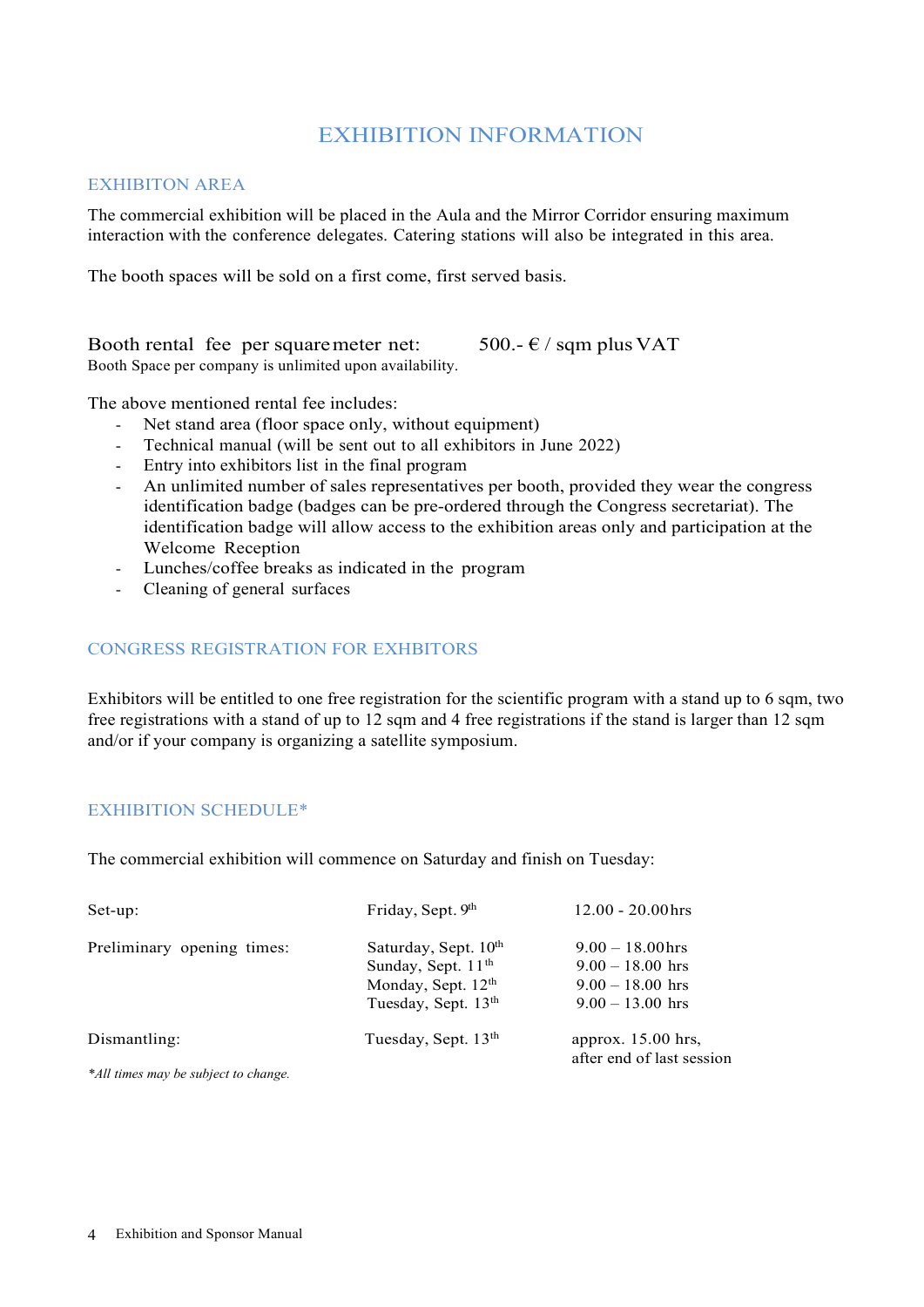| Terms of payment      | The amount is due within 30 days of receipt of invoice.<br>Invoicing will be carried out by the ETA Standing Office /<br>EndoScience Endokrinologie Service GmbH after the event. |
|-----------------------|-----------------------------------------------------------------------------------------------------------------------------------------------------------------------------------|
| Terms of cancellation | Free cancellation of the exhibition space is possible until May 31st<br>2022. Past that date the full exhibition rental fee will be charged.                                      |

### SATELLITE SYMPOSIA

The distribution of time slots are the responsibility of the ETA Treasurer and the ETA Standing Office. Title and program of the satellite symposia will be determined by the sponsor and submitted to the scientific program committee for approval.

- 
- The booking of a satellite symposium includes the following services:<br>- Arranging a conference room<br>- Standard technical requirements (loudspeaker and microphones, beamer, laptop, laser pointer)<br>- Special signing
	-

Sponsors can produce their own invitations for the satellite symposium, which can be displayed at the registration. Costs for printing or dispatching of invitations are not included in the symposium package.

#### TIME SLOTS

Sponsors can book a stand-alone satellite symposium (ETA Corporate Members will be prioritized):

| Date                 | Time            | Price             |
|----------------------|-----------------|-------------------|
| Saturday, Sept. 10th | $15.30 - 16.30$ | 30.000 €          |
| Sunday, Sept. 11th   | $11.00 - 12.00$ | 30.000 €          |
| Sunday, Sept. 11th   | $15.00 - 16.00$ | 30.000 $\epsilon$ |
| Monday, Sept. 12th   | $11.00 - 12.00$ | 30.000 €          |
| Monday, Sept. 12th   | $15.45 - 16.45$ | 30.000 $\epsilon$ |

If you are interested in parallel running satellite symposia or early-bird symposia for a reduced fee, please contact brunotte@endoscience.de.

### DATES TO REMEMBER

Industry-sponsored Satellite Symposia

| March $27th$ , 2022     | Send preliminary program (scientific content incl. names of speakers and chairmen to |
|-------------------------|--------------------------------------------------------------------------------------|
|                         | ETA)                                                                                 |
| June $30^{th}$ , $2022$ | Delivery of complete scientific program of the booked satellite symposium for the    |
|                         | final scientific program                                                             |

|                         | Industrial Exhibition $\&$ Catering (info for Y. Brunotte)                     |
|-------------------------|--------------------------------------------------------------------------------|
| May/June $2022$         | Technical manual for exhibitors / approval of stands and final exhibition plan |
| August $8th$ , 2022     | Deadline for placing all orders for your exhibition booth                      |
| August $26^{th}$ , 2022 | Deadline for catering orders                                                   |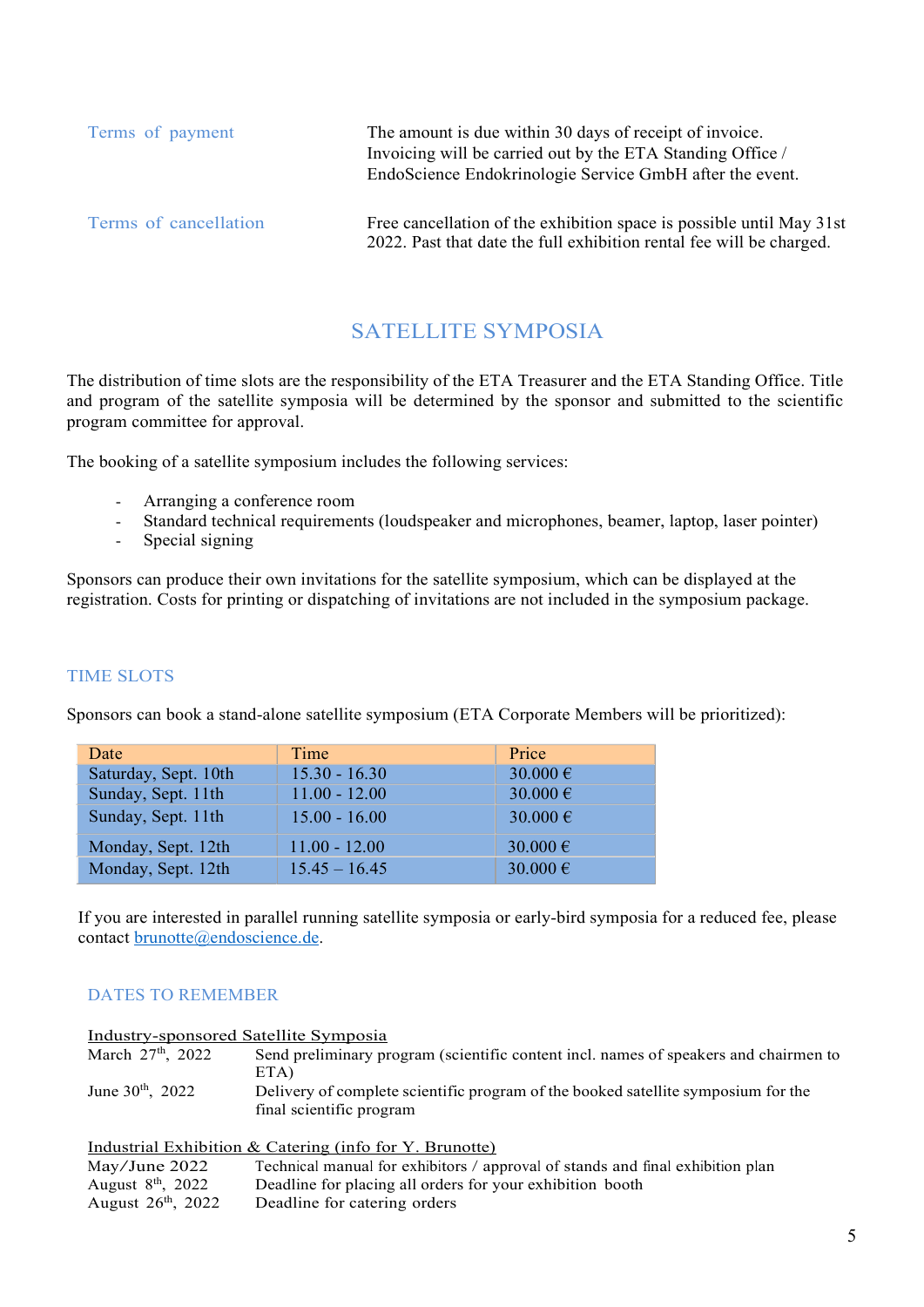| Terms of payment The amount is due within 30 days of receipt of invoice. |
|--------------------------------------------------------------------------|
| Invoicing will be carried out by the ETA Standing Office / EndoScience   |
| Endokrinologie Service GmbH after the event.                             |

Terms of cancellation Free cancellation of the satellite symposium is possible until March 15, 2022.

#### CATERING FOR SYMPOSIA

Please note that the sponsors of early riser- and lunch symposia **DO NOT** need to provide any food/catering for their symposium attendees. Food and drinks will be provided by the ETA.

# SPONSORSHIP AND EXHIBITION LIAISON / ORGANISATION CONTACT

Organizers of exhibition & satellite symposia:

ETA Standing Office EndoScience Endokrinologie Service GmbH Hopfengartenweg 19, 90518 Altdorf, Germany

Exhibition, Contracts & Invoicing

Ms. Yvonne Brunotte, (brunotte@endoscience.de) Tel.: +49 (0)9187-97424-12, Fax +49 (0)9187-97424-72

Satellite Symposia

Ms. Susanne Rothe, (rothe@endoscience.de) Tel.: +49 (0)9187-97424-16, Fax +49 (0)9187-97424-76

#### OTHER SPONSORING OPPORTUNITIES

In addition to the participation at the exhibition of the Meeting, the ETA Standing Office is offering companies the opportunity to become sponsor of the Congress. The selection of sponsorship opportunities provides solutions for any size of company. Let us help you to get the sponsorship options that will deliver the rewards you seek from your participation in this meeting.

If you are interested in becoming a sponsor you may also share your ideas with us. The ETA Treasurer and the ETA Standing Office look forward to your suggestions and comments. All sponsorship opportunities include acknowledgement of the sponsorship in the main program.